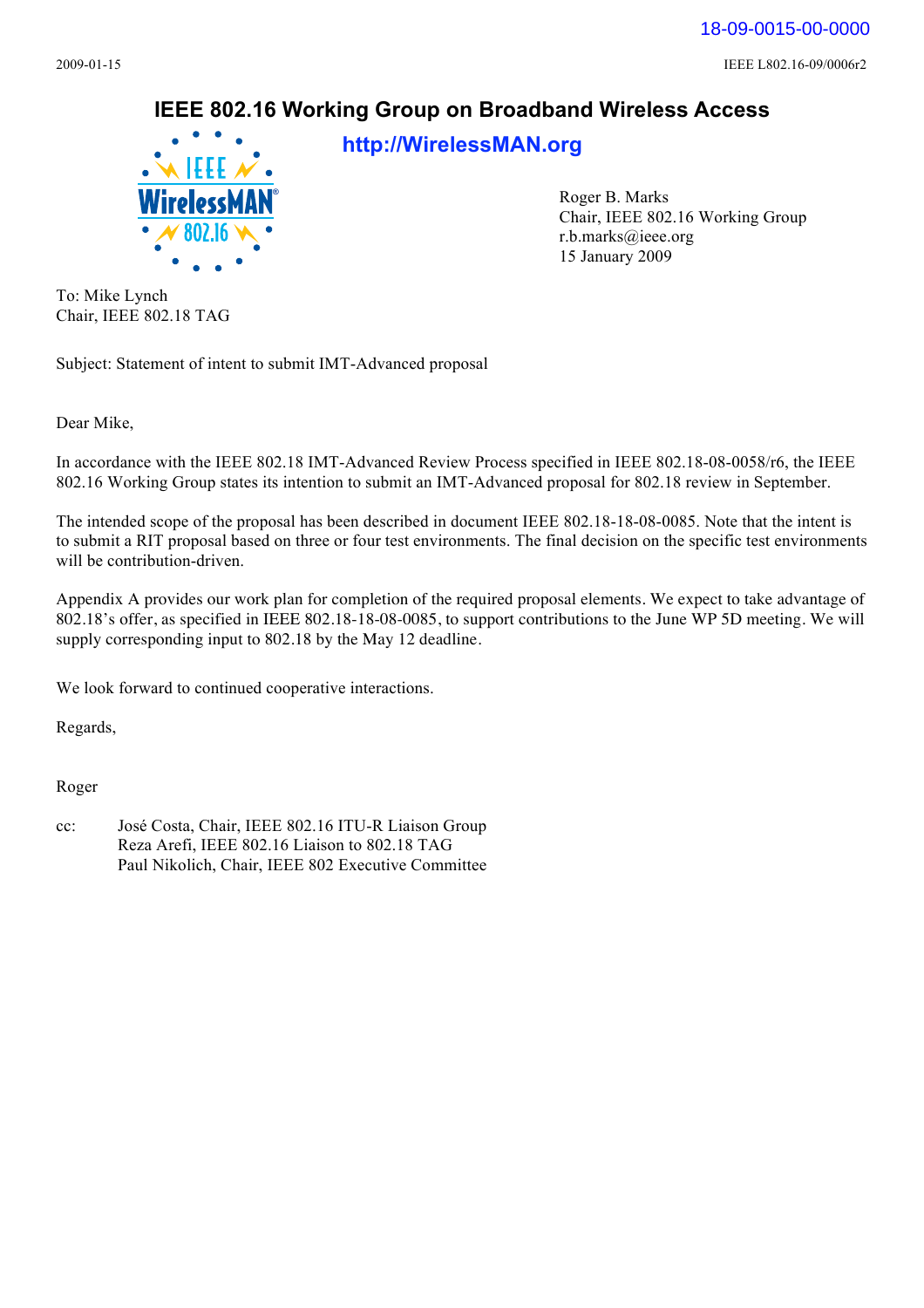## **Appendix A**

| Group/Event        | $\#$           | <b>Start</b> | # days         | End          | Location                         | <b>Actions/Comments</b>                                                                                                |
|--------------------|----------------|--------------|----------------|--------------|----------------------------------|------------------------------------------------------------------------------------------------------------------------|
| <b>IEEE 802.16</b> | 59             | $12$ -Jan-09 | $\overline{4}$ | 15-Jan-09    | La Jolla, CA, USA                | - Review 802-approved contributions<br>from Session #58; if necessary,<br>update and seek approval as<br>replacements. |
|                    |                |              |                |              |                                  | - Issue a call for contributions for<br>TDT (including LBT), SCT, SPECT.<br>- submission of statement of intent to     |
|                    |                |              |                |              |                                  | 802.18                                                                                                                 |
| <b>IEEE 802.18</b> |                | 19-Jan-09    | 5              | 23-Jan-09    | Los Angeles, CA,<br><b>USA</b>   | If necessary, update 802-approved<br>contributions from Session #58.                                                   |
| WP 5D contr. Due:  |                |              |                | $4$ -Feb-09  |                                  | - Deadline for submission of IEEE<br>contributions for WP 5D                                                           |
| <b>ITU-R WP 5D</b> | $\overline{4}$ | 10-Feb-09    | 8              | $17$ -Feb-09 | Geneva, CH                       | - Present contribution #1 on IMT-<br>Advanced                                                                          |
| <b>IEEE 802.16</b> | 60             | 9-Mar-09     | $\overline{4}$ | 12-Mar-09    | Vancouver, BC,<br>Canada         | - Prepare draft of contribution #2 on<br><b>IMT-Advanced</b>                                                           |
|                    |                |              |                |              |                                  | - Review input contributions. Prepare<br>preliminary drafts of TDT (including<br>LBT), SCT, SPECT.                     |
|                    |                |              |                |              |                                  | - Call for Contributions on<br>simulation package                                                                      |
| <b>IEEE 802</b>    |                | 9-Mar-09     | 5              | 13-Mar-09    | Vancouver, BC,<br>Canada         | - Review by 802.18 and approval by<br>the EC of IMT-Advanced<br>contribution #2                                        |
| <b>IEEE 802.16</b> | 61             | 4-May-09     | $\overline{4}$ | 7-May-09     | Cairo, Egypt                     | - Review contribution #2 for IMT-<br>Advanced; if necessary, update and<br>seek approval as replacements.              |
|                    |                |              |                |              |                                  | - Initiate development of final<br>submission package towards IMT-<br>Advanced                                         |
|                    |                |              |                |              |                                  | - Update drafts of TDT (including<br>LBT), SCT, SPECT for the final<br>submission                                      |
|                    |                |              |                |              |                                  | - Call for Contributions for PCT<br>including supporting simulations                                                   |
| <b>IEEE 802.18</b> |                | 11-May-09    | 5              | 15-May-09    | Montreal, Canada                 | If necessary, update contribution #2.                                                                                  |
| WP 5D contr. Due:  |                |              |                | $3-Jun-09$   |                                  | - Deadline for submission of IEEE<br>contributions for WP 5D                                                           |
| <b>ITU-R WP 5D</b> | 5              | 10-Jun-09    | 8              | 17-Jun-09    | [TBD]                            | - Present contribution #2 on IMT-<br>Advanced                                                                          |
| <b>IEEE 802.16</b> | 62             | $13$ -Jul-09 | 5              | 16-Jul-09    | San Francisco, CA,<br><b>USA</b> | - Review input contributions for the<br><b>PCT</b>                                                                     |
|                    |                |              |                |              |                                  | - Draft submission package for IMT-<br>Advanced (contribution #3)                                                      |
| <b>IEEE 802.18</b> |                | 13-Jul-09    | 5              | 16-Jul-09    | San Francisco, CA,<br><b>USA</b> | - Review draft final submission for<br>IMT-Advanced.                                                                   |
| <b>IEEE 802</b>    |                | 13-Jul-09    | 5              | 17-Jul-09    | San Francisco, CA,<br><b>USA</b> | - Review/approve draft final<br>submission for IMT-Advanced.                                                           |